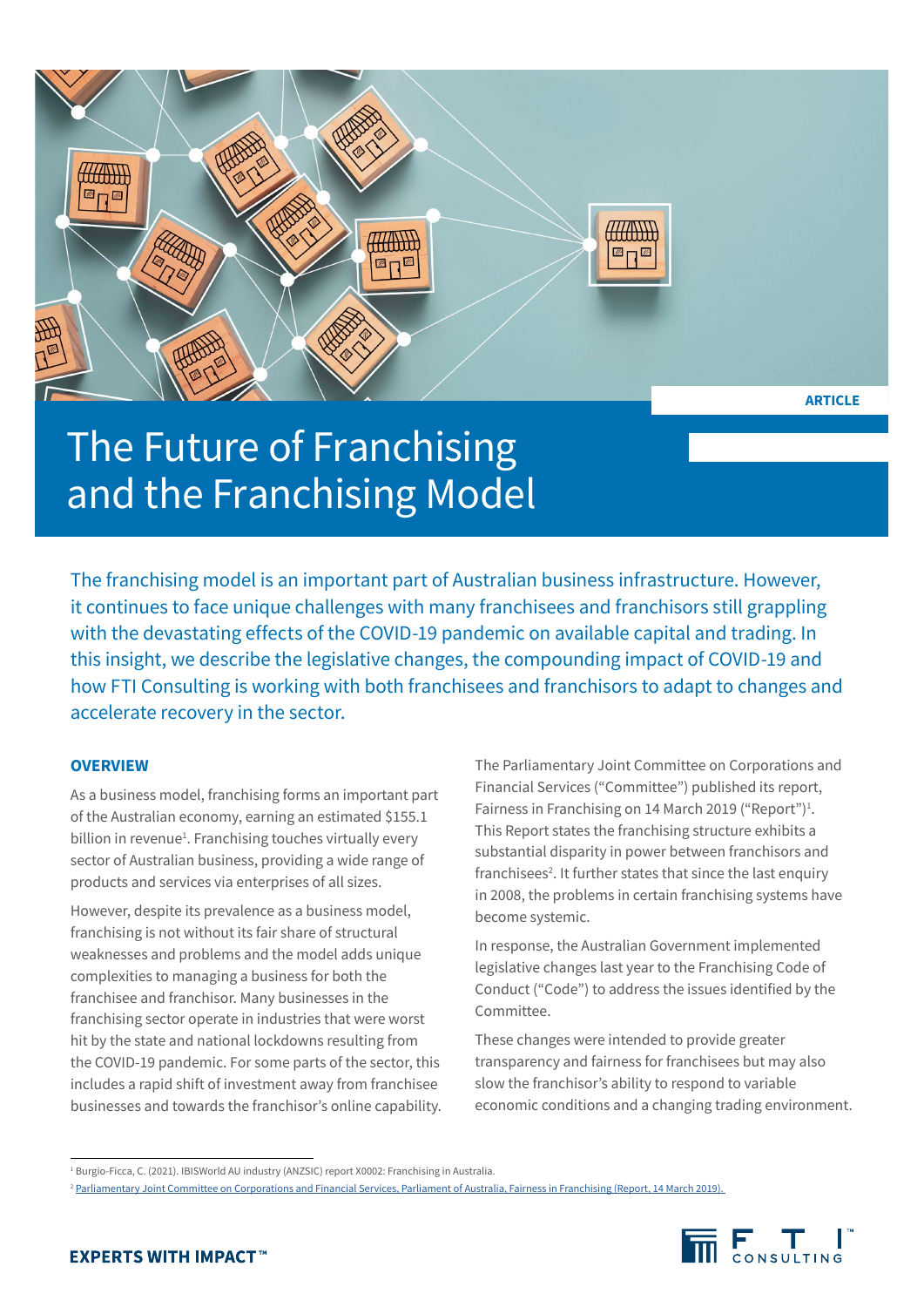Further, the challenges facing the sector have incentivised franchisors to elect to buy back franchisee businesses.

## **KEY CHALLENGES**

## **Franchisors**

The recent changes to the Code together with COVID-19 may have placed additional pressures on some franchisors, depending on the industry they were operating in.

The changes to the Code address the following areas:

- **—** dispute resolution and complaints handling;
- **—** pre-entry disclosure;
- **—** exit arrangements and termination provisions;
- **—** significant capital expenditure;
- **—** marketing funds;
- **—** passing on a franchisor's legal costs;
- **—** retrospective unilateral change to franchise agreements;
- **—** leasing of premises;
- **—** restraints of trade; and
- **—** new vehicle dealership arrangements.3

While the government has assessed the benefits to outweigh the costs, some franchisors at least, may have incurred costs and required additional resources to implement the changes, including drafting new franchise agreements and reports.4

In addition, COVID-19 has placed pressure on the supply chain, which is anticipated to continue for at least the next 12 months in some industry sectors. Supply chain issues encompass such problems as increased shipping and distribution costs, manufacturing delays, shipping delays and distribution delays. Some businesses have chosen to respond by stockpiling inventory. This will place pressure on working capital and potentially margins if increased shipping costs are not recouped and businesses are forced to exit inventory at a discount if they have not forecasted demand accurately.

It is anticipated that at least a portion of the shift from bricks and mortar to online will be permanent. This has

necessitated many businesses to significantly invest to improve their online offering. The changes to Clause 30 of the Code have strengthened the prohibition of significant capital expenditure being required of franchisees unless certain conditions are met. This provides greater visibility and certainty to potential franchisees but may hamper the franchisor's ability to make fast but necessary decisions around capital expenditure when required. This shift to increased online sales as a result of COVID-19 may have also challenged historical methodologies used by some franchisors in allocating profits from online sales to franchisees.

While intended to be resolved by the changes to the Code, the failings identified in the Report are also expected to be an ongoing challenge for some franchisors as they seek to address allegations and potential actions by franchisees and regulators. Franchisors also must consider the potential risk of liability from misconduct of their franchisees. Reputation damage may also be suffered, not just by a franchisees' misconduct but also from failures to meet quality and service standards as a result of the economic impact of COVID-19 lockdowns on some businesses.

These issues have led some franchisors to 'buy-back' some of their franchisees, or in a few extreme cases, all of them – converting to a traditional corporate model.

## **Franchisees**

The changes introduced to the Code last year are intended to provide greater transparency and fairness to franchisees. However, it is expected that there will still be key challenges faced by franchisees, particularly for those that were also struggling from the impact of COVID-19 on business performance and cash reserves. In addition to normal operating costs, franchisees are usually required to pay ongoing franchise fees and contributions to marketing funds. The state lockdowns and subsequent shift to increased online sales may also not have benefited all franchisees, and in some instances, may have fundamentally impacted their viability and business model. The ability to adapt to a new business model and change product/service offerings may have been hampered by the restrictions of the franchise agreement. It may also limit the franchisees' ability to reduce costs and increase pricing in response to economic

<sup>&</sup>lt;sup>3</sup> Explanatory Statement issued by the authority of the Minister for Employment, Workforce, Skills, Small and Family Business, Competition and Consumer Act 2010, Competition and Consumer (Industry Codes – Franchising) Amendment (Fairness in Franchising) Regulations 2021. 4 See ibid.